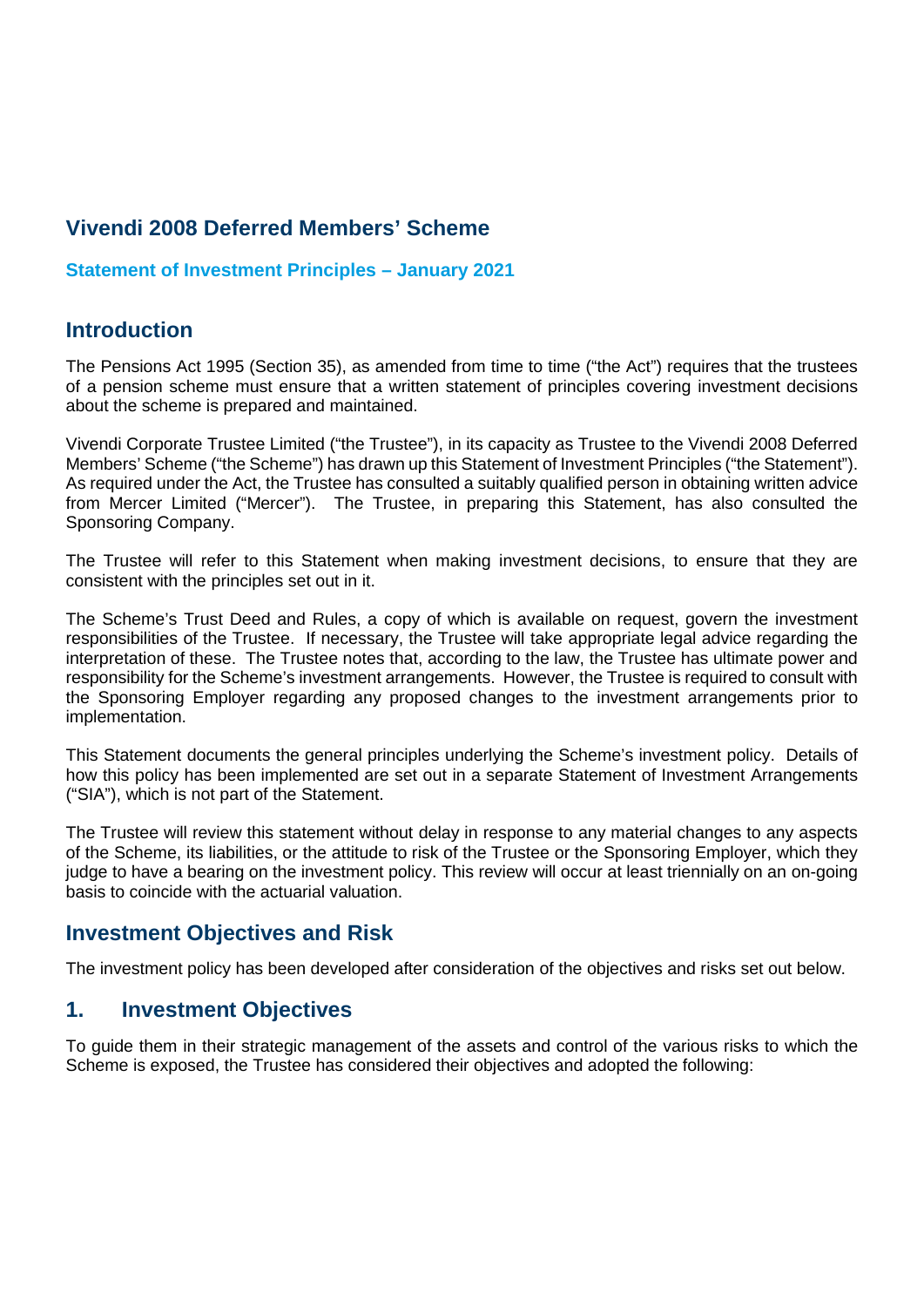- − To pay the Scheme member's benefits as and when they fall due and avoid any reduction in benefits if possible;
- − To improve the funding level of the Scheme with the aim of achieving and maintaining 100% funding on the technical provisions basis, with the view to the Scheme ultimately becoming solvent in the event of a winding-up;
- To achieve the above objectives, the 30 November 2017 actuarial valuation calculated an investment return of at least 1.1% p.a. above appropriate longer dated UK Government bonds should be sought. On a best estimate returns basis, at the point of the 2017 actuarial valuation being agreed, the Trustee and Sponsoring Employer were comfortable with the investment strategy targeting an expected return in excess of the required return.
- − To avoid new direct self-investment where practicable.
- − To maintain sufficient flexibility in the Scheme's investment structure to allow changes to be efficiently made as required in the future;
- To set and monitor appropriate benchmarks and performance targets for the investment managers; and
- − To pay due regard to the interests of the Sponsoring Employer in relation to the funding of the Scheme.

The Trustee considers these to be financially material considerations. Given the nature of the liabilities, the investment time horizon of the fund is potentially long term (i.e. several decades), although opportunities for risk transfer (e.g. by purchase of bulk annuities) could reduce the time horizon materially.

The Trustee expects to achieve a return in excess of the level assumed by the Scheme Actuary for technical provisions, except to the extent that investment gains to date allow the Trustee to pursue a lower risk, lower return strategy while still expecting to meet the Scheme's funding targets.

At the time of the latest actuarial valuation, as at 30 November 2017, a single equivalent discount rate of gilts plus 1.1% p.a. was calculated.

Based on information received from its advisors, the Trustee believes that it is reasonable to expect that the current investment strategy should achieve a return of c. 1.8% p.a. above gilts on a best estimate basis.

The Trustee and the Sponsoring Employer are comfortable that the expected return on assets is therefore sufficient to comfortably support the discount rate.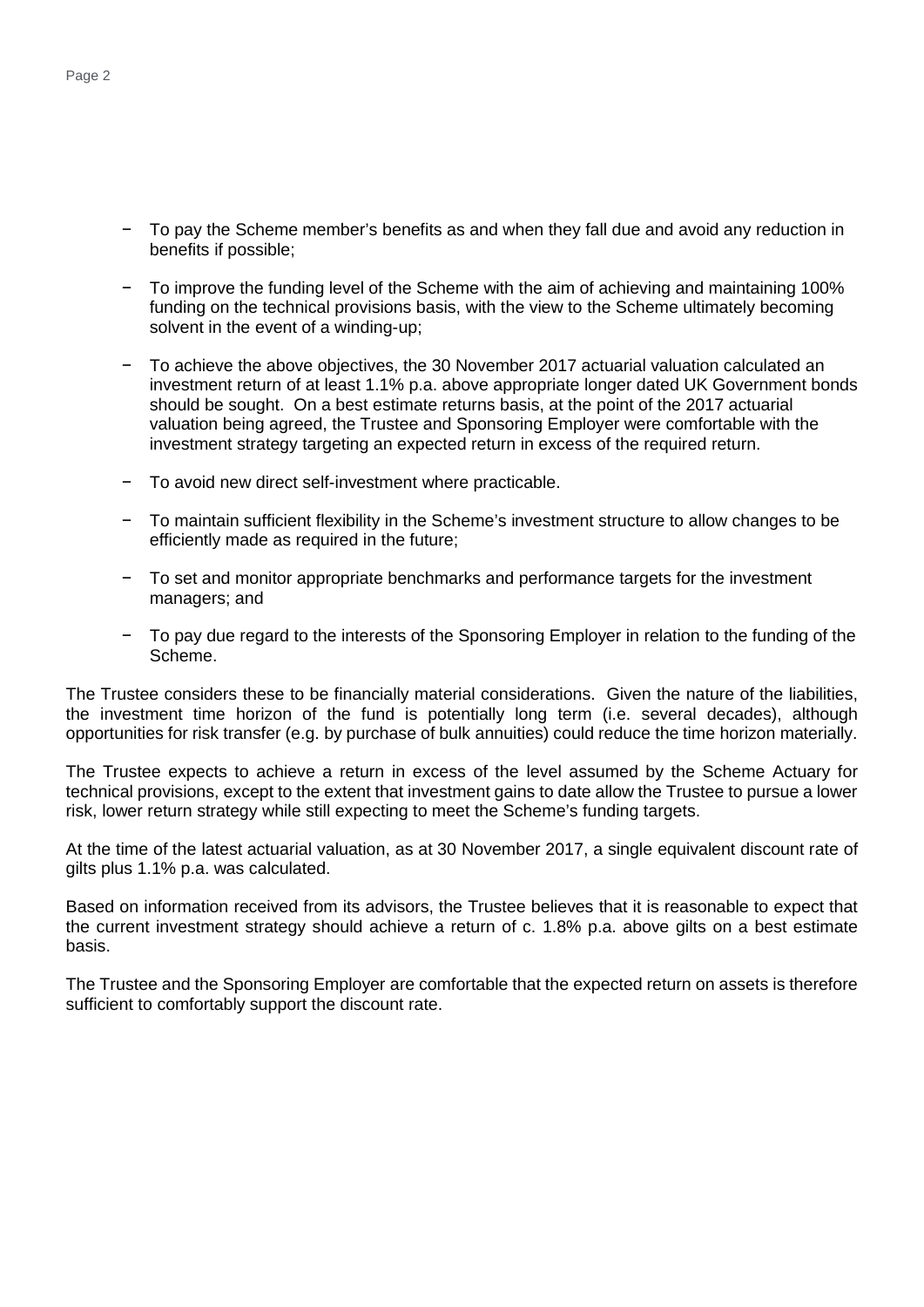### **2. Risk**

There are various risks to which any pension fund is exposed which may be considered financially material. The Trustee has considered the following risks:

- The risk of a deterioration in the Scheme's funding level resulting from a mismatch between the Scheme's assets and liabilities particularly in relation to interest rate and inflation risk;
- The risk of changes in the value and profile of the liabilities in relation to the value and profile of the assets. The strategy of the Scheme will be reviewed periodically or in the event of a significant event likely to result in a material change to the liability profile;
- − The risk that the day-to-day management of the assets will not achieve the rate of investment return expected by the Trustee, which will lead to a higher than expected cost to the Sponsoring Company;
- The risk that a manager will underperform the relevant market net of fees;
- The risk of a shortfall of assets relative to the Scheme's liabilities as determined if the Scheme was to wind up. As noted earlier, the Scheme's investment objectives are geared towards the ongoing position with the support of the Sponsoring Company. The wind-up liabilities of the Scheme would be materially different and the investment strategy that would be appropriate in the event of a discontinuance would be considered at that time;
- The risk of variation in the Scheme's surplus or deficit resulting from stock market volatility, currency risk (to the extent it is not hedged) and credit and counterparty risk;
- − The risk that assets cannot be sold when required to meet Cashflow requirements ("illiquidity risk");
- The risk of volatility in the level of the Sponsoring Company contribution rate and the implications of this to the Sponsoring Company and the security of members' benefits, taking into account covenant;
- The safe custody of the fund's assets is delegated to professional custodians via the use of pooled vehicles.

Considerations specific to Environmental, Social and Governance issues ("ESG") issues are addressed in Section 8.

The Trustee believes that the asset allocation policy in place provides an adequately diversified distribution of assets for an ongoing fund supported by the Sponsoring Company and which manages the above risks to an acceptable level. Periodic asset liability modelling investigates the likely level of risk to ensure this remains the case.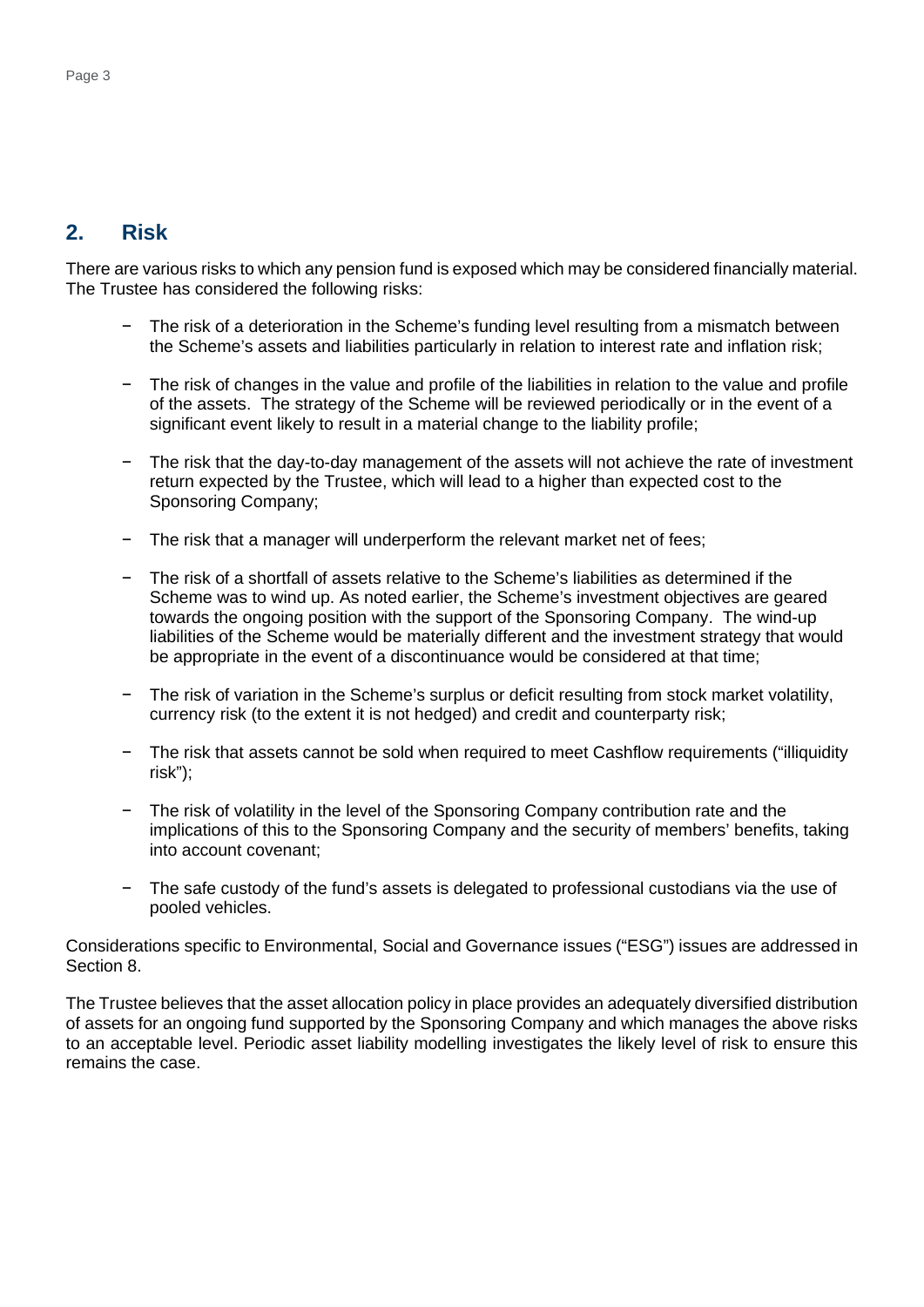## **3. Investment Policy**

The investment policy falls into two parts: (1) the strategic management, the setting of which is one of the fundamental responsibilities of the Trustee, and (2) the day-to-day management of assets, which can be delegated to professional investment managers.

## **4. Strategic Management**

Decisions surrounding strategic management are long-term in nature and are driven by an understanding of the objectives, needs and liabilities of the Scheme.

The Trustee recognises that it is not necessarily possible, or even desirable, to select investments that exactly match the liabilities. Given the on-going commitment of Sponsoring Company to the Scheme, a degree of mismatching risk can be accepted on the basis that it is also acceptable to the Sponsoring Company.

The Trustee takes all such decisions itself. Where appropriate, this is after receiving written advice from Mercer and consulting with the Sponsoring Company. This includes, but is not limited to:

- − Setting investment objectives;
- − Setting strategic asset allocation;
- − Setting benchmarks;
- − Drafting the Statement of Investment Principles; and
- − Appointing and removing investment managers.

The investment strategy will be reviewed periodically, with a view to amending it to reflect any changes in the liability profile of the Scheme and/or the funding objective of the Trustee if necessary.

### **5. Day-to-day Management**

Day-to-day management of the assets in implementation of the scheme specific benchmark including the selection, retention and realisation of assets within asset classes is delegated to professional investment managers who are regulated by the Financial Conduct Authority (the "FCA"). The Investment Managers have full discretion to buy and sell investments on behalf of the Scheme, subject to the constraints of their mandates. They have been selected for their expertise in different specialisations and each manages investments for the Scheme to a specific mandate, which includes performance objectives, risk parameters, and timescales over which their performance will be measured. All investments are made via multi-client pooled funds.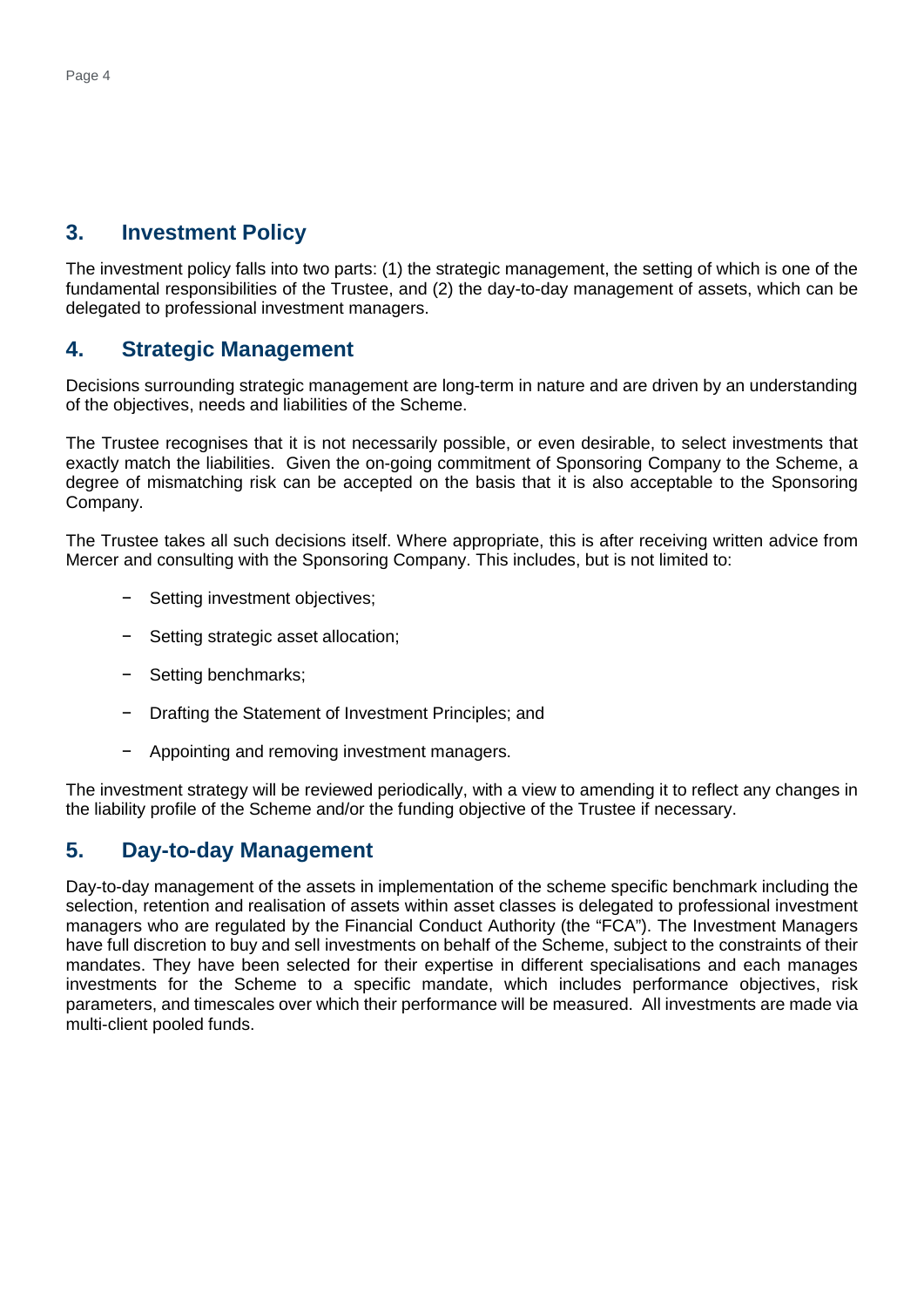The current investment managers are:

- − Insight Investment Management (Global) Limited;
- − Ruffer LLP;
- − Man AHL;
- − Newton Investment Management Limited;
- − Nordea Limited;

The objective of the Liability Driven Investment funds managed by Insight Investment Management (Global) Limited is, to hedge 100% of the Scheme's total Technical Provisions liabilities against changes in interest rates and inflation expectations, called the Liability Benchmark.

Newton Investment Management Limited and Nordea Limited are tasked with exceeding a cash-based benchmark by specified amounts, while Man AHL and Ruffer LLP do not target a specific level of returns but aim to preserve and generate capital growth over the medium to long term. These investments are expected to outperform the Liability Benchmark over the longer term.

Details of the day-to-day management arrangements are set out in the SIA.

### **6. Realisation of Investments**

The Scheme's assets are invested in the investment managers' pooled vehicles, which in turn invest in securities traded on recognised exchanges. The Trustee concludes that the majority of the Scheme's investments can be realised if necessary.

### **7. Monitoring the Managers**

The Trustee will meet the investment managers periodically to review the investment managers' actions together with the reasons for and background behind the investment performance. In addition, they receive periodic reports from Mercer and the managers.

Mercer also assists the Trustee in fulfilling its responsibility for monitoring the investment managers.

### **8. Responsible Investment and Corporate Governance - Financially Material Considerations**

The Trustee understands that they must consider all factors that have the ability to impact the financial performance of the Scheme's investments over the appropriate time horizon. This includes, but is not limited to, environmental, social and governance (ESG) factors.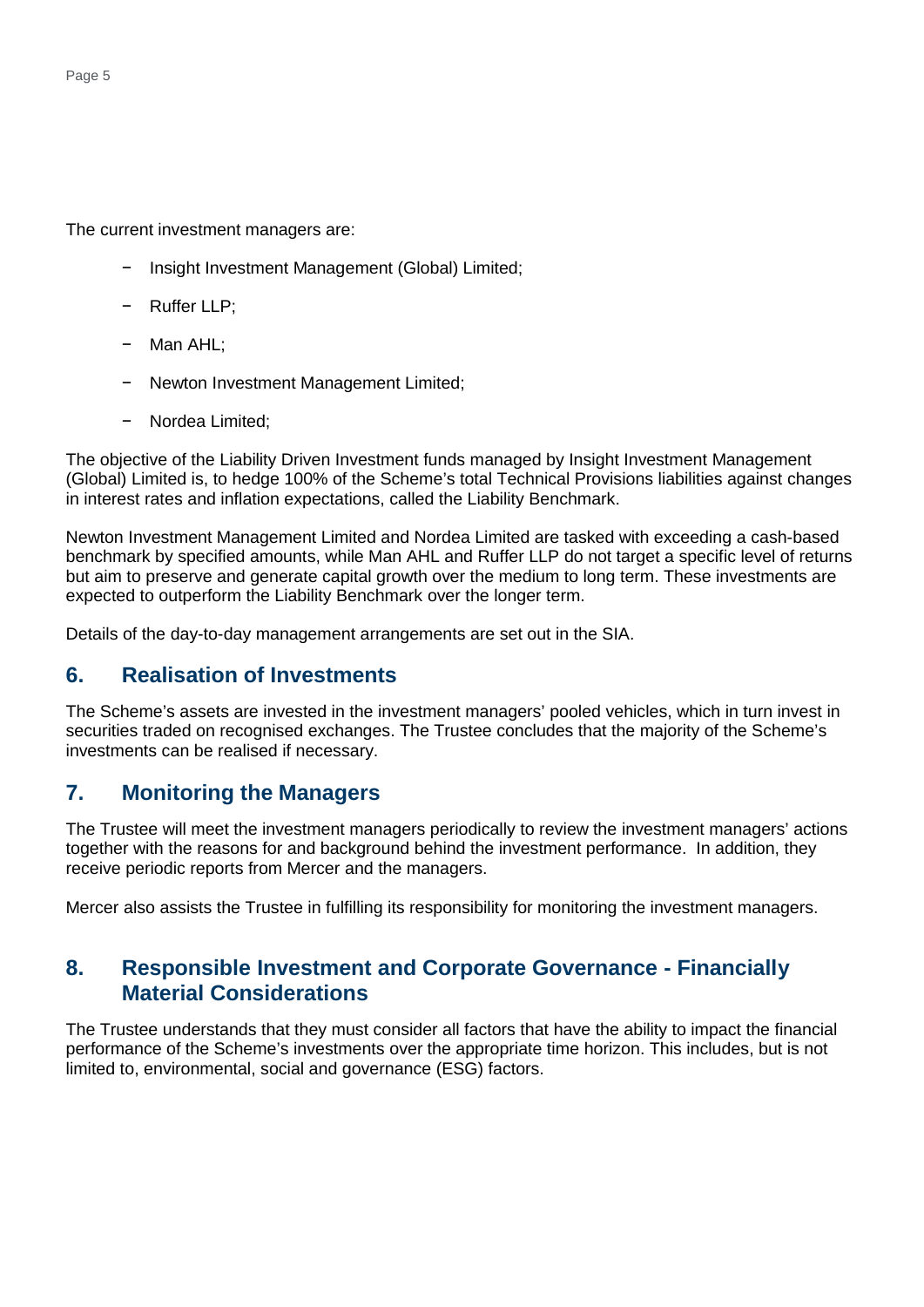The Trustee recognises that ESG factors, such as climate change, can influence the investment performance of the Scheme's portfolio and it is therefore in members' and the Scheme's best interests that these factors are taken into account within the investment process.

The Scheme's assets are invested in pooled funds. The Trustee accepts that they have very limited ability to influence the ESG policies and practices of the companies in which their investment managers invest. The Trustee will therefore rely on the policies and judgement of their investment managers. The Trustee and their investment managers will take ESG considerations into account in the selection, retention and realisation of investments.

### **9. Stewardship**

The Trustee have concluded that the decision on how to exercise voting rights should be left with their investment managers, who will exercise these rights in accordance with their respective published corporate governance policies. This includes, but is not limited to, decisions surrounding the selection, retention and realisation of investments within their mandates. These policies, which are provided to the Trustee from time to time, take into account the financial interests of shareholders and should be for the Scheme's benefit.

Investment managers are expected and encouraged to undertake engagement activities on relevant matters, including ESG factors and exercise voting rights and stewardship obligations attached to the investments, in accordance with their own corporate governance policies, and current best practice, including the UK Corporate Governance Code and UK Stewardship Code. This applies to both equity and debt instruments, as appropriate, and covers a range of matters including the issuers' performance, strategy, capital structure, management of actual or potential conflicts of interest, risks, social and environmental impact and corporate governance.

The Trustee engages with existing managers on these issues through (amongst other things) regular meetings and periodic correspondence and will monitor investment manager engagement activity (such as voting) at least annually. The Trustee will consider ESG factors as part of the selection of any new investment manager based on information and advice provided by their investment advisors. The relative importance of these factors compared to other factors will depend on the asset class being considered.

The Trustee, with the assistance of their investment consultants, will monitor the performance, strategy, risks, ESG policies and corporate governance of the investment managers. If the Trustee has any concerns, they will raise them with their investment managers, either directly or through their investment consultants, verbally or in writing.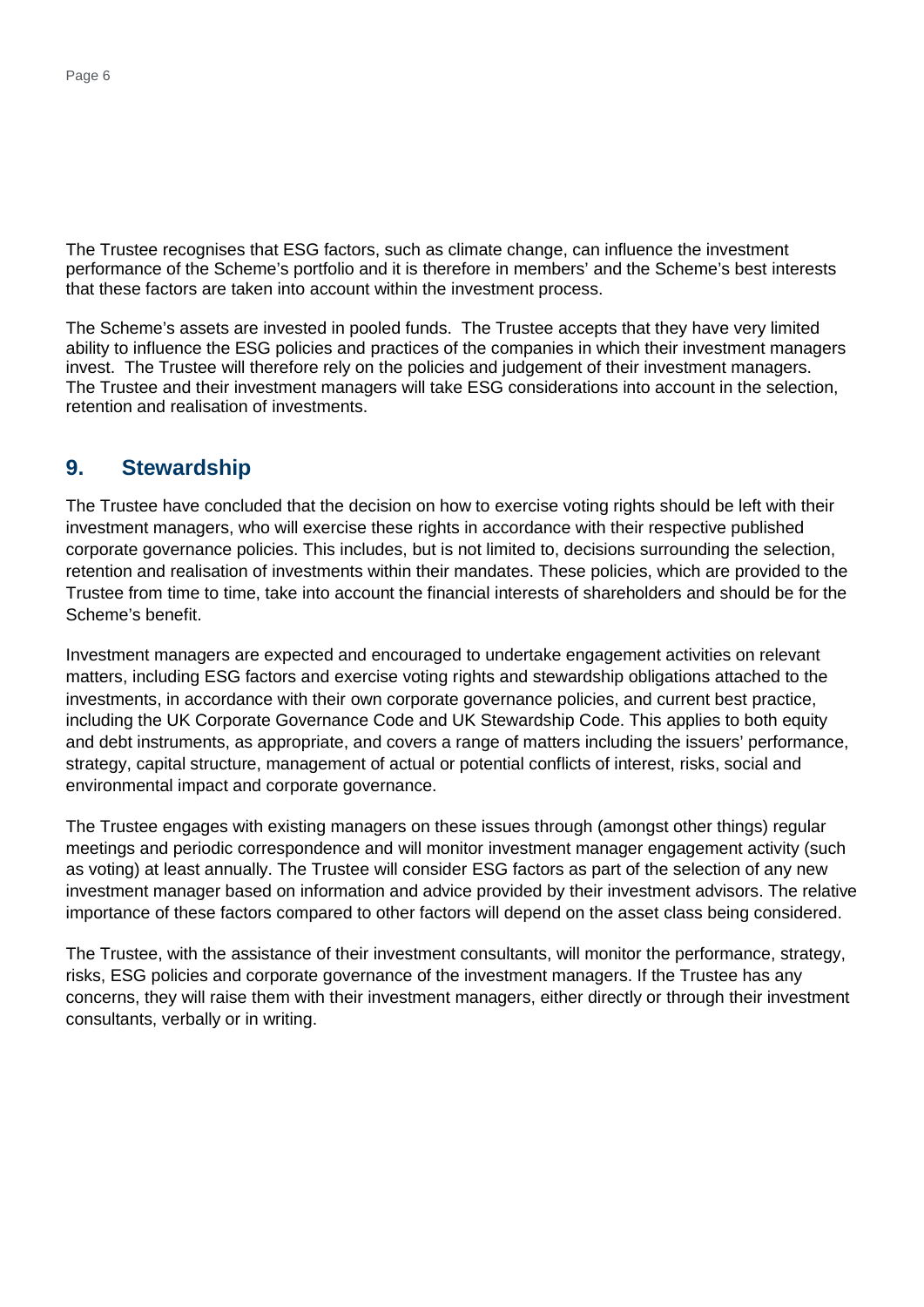## **10. Non-Financial Considerations**

The Trustee only considers factors that are expected to have a financial impact on the Scheme's investments. Non-financial considerations, such as ethical views, are not implemented in the current investment strategy.

### **11. Investment Manager Arrangements**

Investment managers are appointed based on perceived capabilities and, therefore, the perceived likelihood of achieving their expected return and risk characteristics for the asset class or specific investment strategy they are selected to manage over a suitably long time horizon. This includes, in relation to active management, appropriate levels of expected outperformance.

The Trustee seek advice from their investment consultant in relation to these appointments. This advice may consider factors such as the manager's idea generation, portfolio construction, implementation and business management, as well as the appointed investment manager's approach to ESG and engagement activity, as they apply to the specific investment strategy being considered.

The Trustee invests the Scheme's assets in multi-investor pooled investment vehicles and accept that they have little to no ability to specify the risk profile and return targets of the manager other than through the choice of specific vehicles. They will therefore select vehicles that best align with the Trustee's own policy in terms of investment objectives and guidelines (as set out in relevant governing documents) and, once appointed, will review the appointment should there be any material changes to these terms.

The Trustee makes appointments with the view to them being long term (to the extent that this is consistent with the Trustee's overall investment horizon) and there is typically no set duration for the manager appointments. However, appointments can typically be terminated at short notice.

For each appointment, retention is dependant on the Trustee having ongoing confidence that the investment manager will achieve its objectives. The Trustee makes this assessment taking into account various factors, which includes performance to date as well as an assessment of future prospects.

Investment managers are therefore incentivised both to achieve the objectives set for them, which are consistent with the Trustee's policies and objectives, and to ensure that they remain capable of doing so on a rolling basis. This encourages investment managers to take a suitably long term view when assessing the performance prospects of, and engaging with, the equity and debt issuers in which they invest of seek to invest.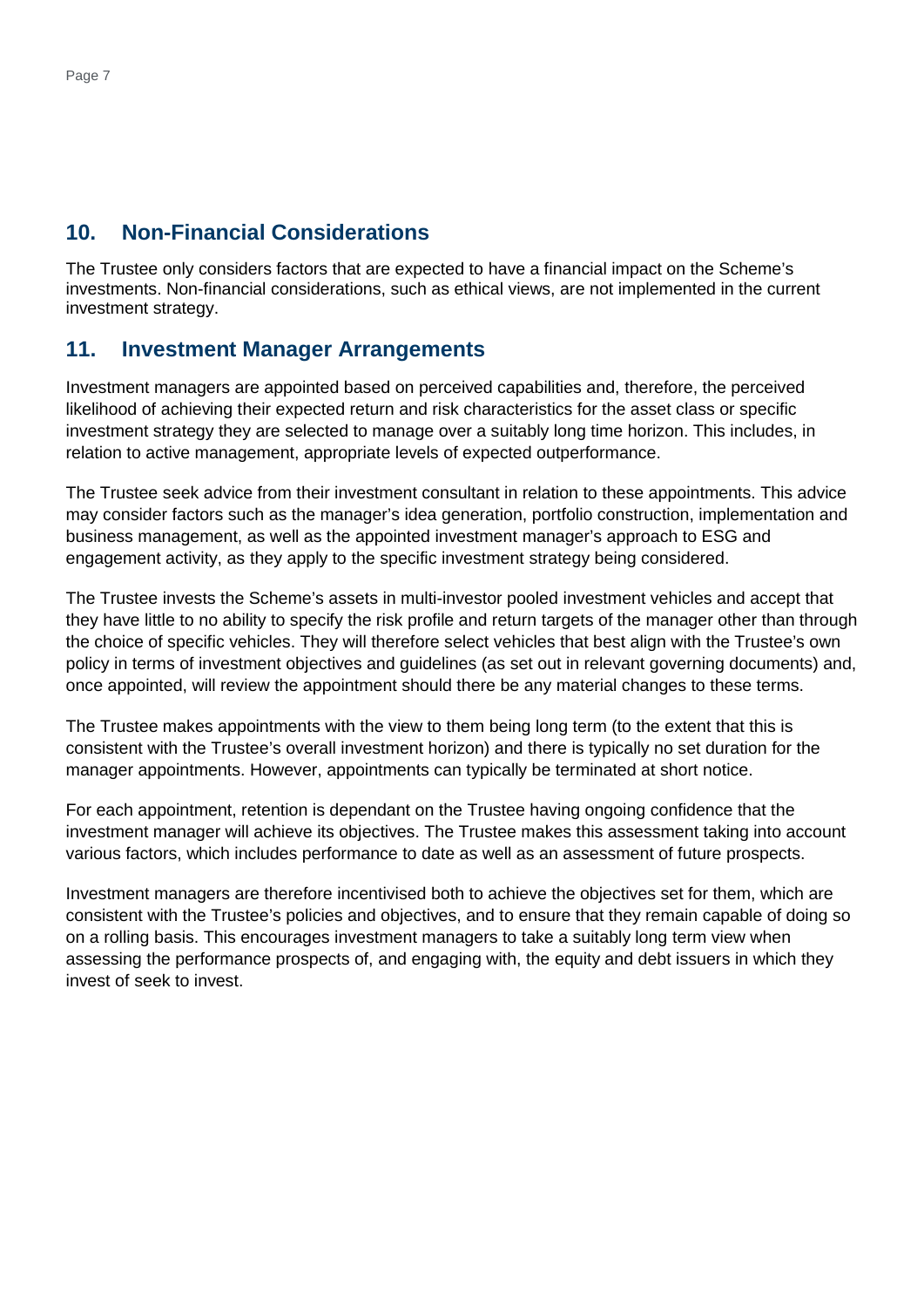# **12. Performance Assessment & Fees**

The Trustee receive reporting on asset class and investment manager performance on a regular basis, via a combination of formal independent reports and presentations from the investment managers.

Investment returns (and volatility) are measured on both an absolute basis and relative to one or more suitable benchmarks and targets. Returns are considered net of fees and ongoing transaction costs. The Trustee's focus is on long-term performance but may put a manager "on watch" if there are short-term performance issues.

As well as assessing investment returns, the Trustee will consider a range of other factors, with the assistance of their investment consultant, when assessing investment managers. These factors may include, but are not limited to:

- − Personnel and business change;
- − Portfolio characteristics (including risk and compatibility objectives) and turnover;
- − Voting and engagement activity;
- − ESG policies;
- − Service standards;
- − The investment consultant's assessment of ongoing prospects based on their research ratings.

The investment managers are typically remunerated by the way of a fee calculated as a percentage of assets under management. The principal motivation is for the investment manager to retain their appointment by achieving their stated objectives in order to continue to receive their associated fee. The Trustee may look to negotiate fees or terminate the appointment if they are dissatisfied.

## **13. Portfolio Turnover Costs**

Turnover costs arise from (a) "ongoing" transactions within an investment manager's portfolio and (b) "cashflow" costs incurred when investing or realising assets from a mandate.

The Trustee have not historically monitored investment managers' ongoing transaction costs explicitly but measures these implicitly through ongoing performance assessments which are net of these costs. The Trustee will seek explicit reporting on ongoing costs for all appointed managers.

The Trustee do not monitor regular cashflow costs (but seek to minimise them through ongoing cashflow policy). The Trustee monitors the costs of implementing strategic change via their investment consultant.